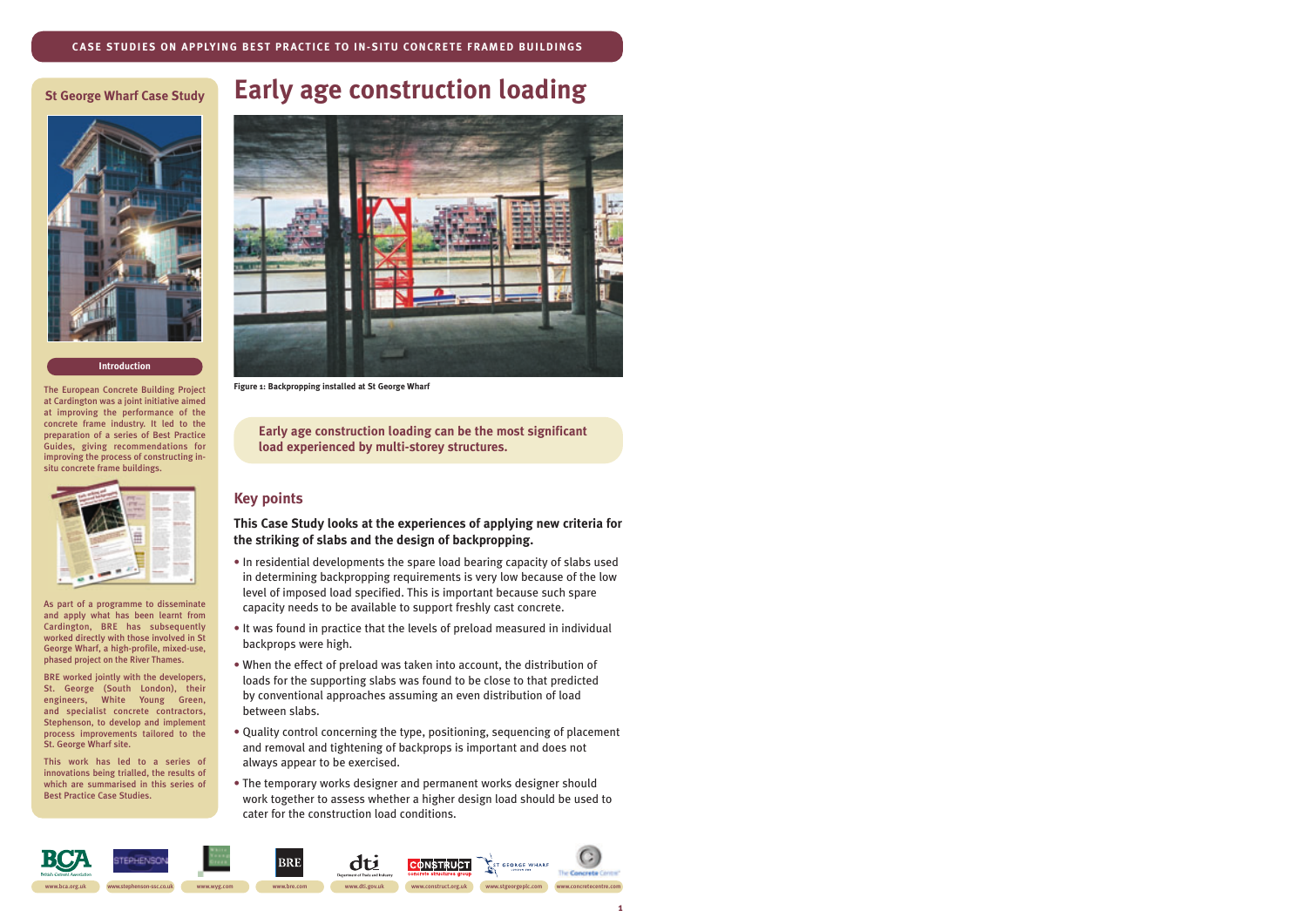## **Criteria for early age loading**

Work carried out on the in-situ concrete building at Cardington highlighted the potential benefits that could be achieved by adopting revised criteria for striking and the design of backpropping based on serviceability. This led to the preparation of a Best Practice guide, *Early striking and improved backpropping for efficient flat slab construction.*

- $f_c$  = estimated concrete strength at time of application of construction load confirmed by measurement (e.g. Lok test)
- $f<sub>cu</sub>$  = specified characteristic cube strength at 28 days

These new criteria can be summarised as:

| $ (W/Wser) (fcu/fc)0.6 \le 1.0$                | Equation 1 |
|------------------------------------------------|------------|
| $(w/wser) \le 1.0$<br>$\overline{\phantom{0}}$ | Equation 2 |

Where

w = construction load

wser = design service load

The existing approaches being used by the contractor were based on BS 5975. These were compared with the revised approaches suggested by the work from Cardington.

### **Findings in relation to striking**

The expectation was that adopting the new criteria would allow striking at lower concrete strengths than currently permitted. However this was found to very much depend on the assumptions made. As fairly optimistic assumptions were used for the existing criteria, it was not considered prudent to revise the existing strengths at striking on this project.

Based on a characteristic cube strength at 28 days of 40 N/mm <sup>2</sup> the minimum strengths required to be achieved for striking were 22 N/mm <sup>2</sup> for slab pours without balconies and 25 N/mm <sup>2</sup> with balconies.

The minimum age at which striking took place was three days. The results of aircured cubes indicated that these minimum strengths were exceeded when the slabs were struck.

The use of Lok tests has also been investigated as an alternative to air-cured cubes for determining the striking strength. This is the subject of a companion case study. The influence of the age of striking on deflection is covered in a further case study.

### **Findings in relation to backpropping**

When designing backpropping the critical issue is the assumed distribution of load between the levels of supporting slabs.

The conventional approach to the design of backpropping is to assume a uniform distribution of load between supporting slabs. The number of supporting slabs required is then determined by the spare capacity **<sup>1</sup>** of each of the slabs to support the additional weight of the next slab to be cast.

Work from Cardington suggested that, in practice, without the input of significant levels of preload into the backprops, and assuming the slabs to remain essentially elastic, there was very little benefit in having more than one level of backpropping. Further, the uppermost slab of the supporting slabs carries approximately 70% of the load during the construction of the slab above. This can be shown theoretically by considering the stiffness of the different slabs in relation to the props and the arrangements of the falsework and backprops. It was found to hold true over a range of different arrangements of backprops and backprop types (steel or aluminium).

As with many other residential developments, the spare capacity of the slabs at St George Wharf (3.1 kN/m <sup>2</sup> unfactored), is very low because of the low level of imposed load specified (1.5 kN/m 2 ). This creates a dilemma since the work from Cardington would suggest that the slab immediately beneath that being cast could theoretically be overloaded unless steps are taken to prevent this.

Assuming an even distribution of load between the slabs in accordance with conventional approaches, the weight of a freshly cast slab (250 mm thick giving 6 kN/m 2 ) in addition to allowance for construction loads meant that for most slabs two levels of backpropping were required and this was the backpropping arrangement adopted. This ignored any reduction in the load factor appropriate to the loading.

In the case of the 15th floor transfer slab, which was 600 mm thick with a selfweight of 14.4 kN/m², three levels of backpropping were employed. Such a transfer slab is often required if the column grid layout changes above the level in question.

Although the contractor was not given any instruction to preload the backprops and did not present any calculations making any assumption about this, it was found in practice that the levels of preload measured in individual backprops were high [3] and were such that, with one level of backpropping, the uppermost slab was not necessarily predicted to be the most critically loaded.

17.75  $10.48$ 14.16 10.48

In the context of the 15th floor transfer slab it would not have been possible to justify the construction of this slab using the new criteria unless the beneficial effects of preload are taken into account. This again creates a problem since the permanent works designer would be faced with specifying a level of preload in the backprops that the contractor would not be able to control or verify. In practice such problems can be overcome only by both the designer and contractor taking a pragmatic approach [1].

Quality control on site concerning the type, positioning, sequencing of placement and removal and tightening of backprops is important and did not always appear to be exercised at St George Wharf in accordance with the calculations presented. Because of the possibility of significant preload being introduced into the backpropping, it is advisable to make allowance for this in any assumptions made about the loads carried by the props themselves.

# **Interpretation of existing Best Practice guidance concerning backpropping**

1. The assumptions made in Table 1, which comes from the Best Practice Guide, were shown not to represent typical site practice, in particular arranging for the backprops to be finger-tight and not relying on any pre-load in them. Where it proves

difficult to justify increasing the load bearing capacity of the supporting slab by following the recommendations given in the Best Practice Guide, consideration could be given to applying appropriate levels of pre-load in the backprops. This would justify the assumption of a more even distribution of load between supporting slabs, as in conventional approaches. However, if this were more than a nominal amount it would involve specification of a defined level of preload in individual backprops that would be very difficult to control in practice.

- 2. *The Guide to flat slab formwork and falsework* [1] includes a CD with an interactive Excel spreadsheet, illustrated in Figure 2 with sample data. This allows the influence of cracking of the slabs and the effects of pre-load to be taken account of in calculations for up to two levels of backpropping. There is evidence to suggest that there may be merit in extending the scope of the spreadsheet to allow additional levels of backpropping. However, as stated above, the level of pre-load might prove very difficult to control in practice, especially for multiple floors of backpropping.
- 3. The issue of the design of the backpropping will be most acute for situations where low imposed loads are specified, such as in car parks and residential developments, because of the limited spare capacity of the slabs. Exceeding the design service load of the slabs by a small margin will not be a safety issue, but could have some impact on serviceability performance. The Permanent Works Designer should therefore be involved in any decisions to theoretically overload slabs and should consider possible implications for serviceability.

4. If the developer is closely involved in the design and construction process, as is the case with St George, they can perhaps take a more informed decision as to the relative merits of accepting a higher design load to cater for the construction load conditions.

**<sup>1</sup> Spare capacity is defined as the available service load capacity less the self-weight**

|                        | <b>CONSTRUCT</b>                                                                       |                                                      | Title:                                       |                                     |                      | <b>St George Wharf Panel Trial.xis</b>                                                       |                                         |                           |                     |
|------------------------|----------------------------------------------------------------------------------------|------------------------------------------------------|----------------------------------------------|-------------------------------------|----------------------|----------------------------------------------------------------------------------------------|-----------------------------------------|---------------------------|---------------------|
|                        |                                                                                        |                                                      |                                              | Date: 7/Nov/02                      | Made By: RM<br>Page: |                                                                                              |                                         | $1$ of $1$                |                     |
|                        |                                                                                        | <b>Basic Data (Required)</b>                         |                                              |                                     |                      |                                                                                              | Falsework and Backpropping details      |                           |                     |
| Dimensions of panel:   |                                                                                        | $Lx$ (m)                                             | 7.2                                          |                                     |                      |                                                                                              | Number of falsework supports            |                           | 9.<br>9             |
| Thickness of slabs     |                                                                                        | $Ly$ $(m)$<br>h (mm)                                 | 7.2<br>290                                   |                                     |                      | Number of backprops per floor                                                                |                                         |                           |                     |
|                        |                                                                                        |                                                      | 7.50                                         |                                     |                      | Number of levels of backpropping<br>Stiffness of backprops (MA/mm)                           |                                         |                           | ż<br>23.00          |
|                        | Load from casting new slab (kN/m2)                                                     |                                                      |                                              |                                     |                      |                                                                                              | Estimated preload in each backprop (kN) |                           | 6.00                |
|                        | Data from Designer of Permanent Work                                                   |                                                      |                                              |                                     |                      |                                                                                              | is falsework erected before backprops?  |                           | ۷                   |
|                        | Characteristic strength of concrete (fax)                                              |                                                      | N/mm <sup>2</sup>                            | 40                                  |                      |                                                                                              |                                         |                           | $(Y \text{ or } N)$ |
|                        | Assumed concrete density (if not 24 kN/m")                                             |                                                      | kN/m <sup>n</sup>                            | 24                                  |                      | If Yes, enter the unfactored weight of<br>alsework for casting new slab (kN/m <sup>n</sup> ) |                                         |                           |                     |
|                        | Unfactored self weight of slab                                                         |                                                      | kN/m <sup>e</sup>                            | 6.00                                |                      |                                                                                              |                                         |                           | 0.50                |
|                        | Unfactored weight of partitions (w and)                                                |                                                      | <b>kN/m<sup>e</sup></b>                      | 1.00                                |                      |                                                                                              |                                         |                           |                     |
|                        |                                                                                        |                                                      | kN/m <sup>e</sup>                            |                                     | Panel                |                                                                                              | Flat slab - edge panel                  |                           |                     |
|                        | Unfactored weight of finishes (wan)                                                    |                                                      |                                              | 0.60                                | Type:                |                                                                                              |                                         |                           |                     |
|                        | Unfactored superimposed load on slab<br>NOTE: Partitions are considered as "live load" |                                                      | khi/m <sup>a</sup>                           | 1.50                                |                      |                                                                                              |                                         |                           |                     |
|                        | <b>Properties of concrete</b>                                                          |                                                      |                                              | <b>Allow cracking</b>               | $Lx = 7.2m$          |                                                                                              |                                         |                           |                     |
|                        | Equivalent                                                                             |                                                      |                                              | Ratio of                            |                      |                                                                                              |                                         |                           |                     |
| Slab                   | cube strength<br>of slab (f.)<br>(Newer)                                               | Modulus of<br>elasticity, E<br>(kN/mm <sup>m</sup> ) | Distribution<br>coefficient<br>(default = 0) | curvatures<br>uncracked/<br>cracked |                      |                                                                                              | o                                       |                           |                     |
| Supporting<br>slab (1) | 40                                                                                     | 14.92125241                                          | 0.84                                         | 0.33                                |                      |                                                                                              | (x,y)                                   | $y = 72$ m                |                     |
| Lower slab<br>ø        | 50                                                                                     | 16.0734319                                           | 0.84                                         | 0.33                                |                      | 俱曲                                                                                           |                                         | ٠                         |                     |
| Lowest slab            |                                                                                        |                                                      |                                              |                                     |                      |                                                                                              |                                         | edge                      |                     |
| 団                      | 60                                                                                     | 17.00057015                                          | 0.84                                         | 0.33                                |                      |                                                                                              |                                         |                           |                     |
|                        |                                                                                        |                                                      |                                              | $(d$ eñault = 1)                    |                      |                                                                                              |                                         | <b>Co-ordinate System</b> |                     |
|                        | Co-ordinates of the falsework supports                                                 |                                                      | <b>Averaged</b><br>load in each              |                                     |                      |                                                                                              | Co-ordinates of backprop locations      |                           | Force in backprops  |
|                        | x                                                                                      | ٧                                                    | <b>falsework</b>                             |                                     | Backprop             | x                                                                                            | Y                                       | <b>Upper level</b>        | Lower level         |
| Support No.            | (m)                                                                                    | 0mb                                                  | support                                      |                                     | No.                  | (m)                                                                                          | (m)                                     | W., 010                   | $W_{12}$ (i.r.)     |
|                        |                                                                                        |                                                      | 6.10                                         |                                     |                      |                                                                                              |                                         |                           |                     |
| 1                      | 1.20                                                                                   | 1,20                                                 | 43.20                                        |                                     | 1                    | 1.20                                                                                         | 1.20                                    | 24.22                     | 13.66               |
| 2                      | 360                                                                                    | 1.20                                                 | 43.20<br>43.20                               |                                     | 2                    | 3.60                                                                                         | 1.20                                    | 30.04                     | 16.75<br>13.66      |
| з<br>4                 | 6.00<br>1.20                                                                           | 1.20<br>3.60                                         | 43.20                                        |                                     | з<br>4               | 6.00<br>1.20                                                                                 | 1.20<br>3.60                            | 24.22<br>32.51            | 17.75               |
| 5                      | 3.60                                                                                   | 3.60                                                 | 43.20                                        |                                     | 5                    | 3.60                                                                                         | 3.60                                    | 39.17                     | 21.07               |
| 6                      | 6.00                                                                                   | 3.60                                                 | 43.20                                        |                                     | 6                    | 6.00                                                                                         | 3.60                                    | 32.51                     | 17.75               |
| $\overline{r}$         | 1.20                                                                                   | 6.00                                                 | 43.20                                        |                                     | $\overline{I}$       | 1.20                                                                                         | 6.00                                    | 18.73                     | 10.48               |
| 8                      | 3.60                                                                                   | 6.00                                                 | 43.20                                        |                                     | B                    | 3.60                                                                                         | 6.00                                    | 26.73                     | 14.16               |
| ۰                      | E.OO                                                                                   | #nn                                                  | 49.99.                                       |                                     | ٠                    | $#$ nn                                                                                       | E OO                                    | 10.73                     | 10.49               |

| <b>Backprop Calculation OUTPUT</b><br>total load from slab being cast |                  |        | Load (kN) Load per m <sup>e</sup> | percent %<br>100.00<br>36.51 |  |
|-----------------------------------------------------------------------|------------------|--------|-----------------------------------|------------------------------|--|
|                                                                       |                  | 388.80 | 7.50                              |                              |  |
| load applied to Supporting Slab (1)                                   | 141.94           | 274    |                                   |                              |  |
| load carried by Upper backprops                                       | W <sub>int</sub> | 246.86 | 4.76                              | 63.49                        |  |
| load applied to Lower slab (2)                                        |                  | 111.10 | 2.14                              | 28.58                        |  |
| load carried by Lower backprops                                       | W <sub>ko</sub>  | 136.76 | 2.62                              | 34.92                        |  |
| lock and added to I comet also 75.                                    |                  | 1%E 7K | うまう                               | 34.05                        |  |

| Supporting Slab (1) OUTPUT                                          | Value | <b>Units</b>       | Criteria for the loading of the supporting<br>slab (1) during construction |                       |  |
|---------------------------------------------------------------------|-------|--------------------|----------------------------------------------------------------------------|-----------------------|--|
| Unfactored design construction load (w can.)<br>see note            | 9.24  | khi/m <sup>a</sup> | Name:<br>Symbol                                                            | Value                 |  |
| Unfactored design senice load<br>$(w_{nm})$                         | 9.10  | kN/mf              | <b>Leading Factor</b><br>$(F_$                                             | 1.02                  |  |
| Ultimate design load on slab ((LL 1.6 DL 1.4)<br>$(w_{\text{sub}})$ | 13.24 | kNWH               | <b>Cracking Factor</b><br>$(F_{xx})$                                       | 1.02                  |  |
| Characteristic strength of slab (26 days) (f  )                     | 40.00 | Nimm <sup>a</sup>  | <b>Effective Deflection Factor (Fax)</b>                                   | 1.02<br><b>120.00</b> |  |
| Required equivalent cube strength (f and)                           | 41.02 | N/mm <sup>t</sup>  | (Allowing for cracking)                                                    |                       |  |

Note: Assumes no construction operations load on any completed slabs at the time of casting considered

**Figure 2: Backpropping spreadsheet**

2. Floor loading from imposed loads and self-weight is not considered

3. The strength of particular slabs to carry applied loads will have to be considered

- 
- separately
- 4. All floors are suspended floors

| <b>LOCATION</b>                                                                                                                                    | <b>LOAD</b>     | <b>NO</b><br><b>BACK-</b><br><b>PROPS</b> | <b>ONE LEVEL OF</b><br><b>BACKPROPS</b> |                                        | <b>TWO LEVELS OF</b><br><b>BACKPROPS</b> |                       |  |
|----------------------------------------------------------------------------------------------------------------------------------------------------|-----------------|-------------------------------------------|-----------------------------------------|----------------------------------------|------------------------------------------|-----------------------|--|
|                                                                                                                                                    |                 |                                           |                                         | On slab   On slab   In props   On slab |                                          | In props              |  |
| New slab being cast                                                                                                                                | total           | $100\%$                                   | 100%                                    |                                        | 100%                                     |                       |  |
| Falsework/formwork                                                                                                                                 | <b>Wp</b>       | $100\%$                                   |                                         | 100%                                   |                                          | 100%                  |  |
| On supporting $slab(1)$                                                                                                                            |                 | 100% $W_P$ 70% $W_P$                      |                                         |                                        | $65% w_{P}$                              |                       |  |
| In backprops                                                                                                                                       | W <sub>b1</sub> |                                           |                                         | $30\% W_{P}$                           |                                          | $35% W_{P}$           |  |
| On lower slab (2)                                                                                                                                  |                 |                                           | $30\%$ W <sub>p</sub>                   |                                        | $23% W_{P}$                              |                       |  |
| In backprops                                                                                                                                       | W <sub>b2</sub> |                                           |                                         |                                        |                                          | $12\%$ W <sub>p</sub> |  |
| On lower slab (3)                                                                                                                                  |                 |                                           |                                         |                                        | $12\%$ W <sub>p</sub>                    |                       |  |
| <b>Notes</b><br>1. Assumes lower and supporting floors have been struck, have taken up their<br>deflected shape and are carrying their self-weight |                 |                                           |                                         |                                        |                                          |                       |  |

### **Table 1: Load distribution by backpropping**